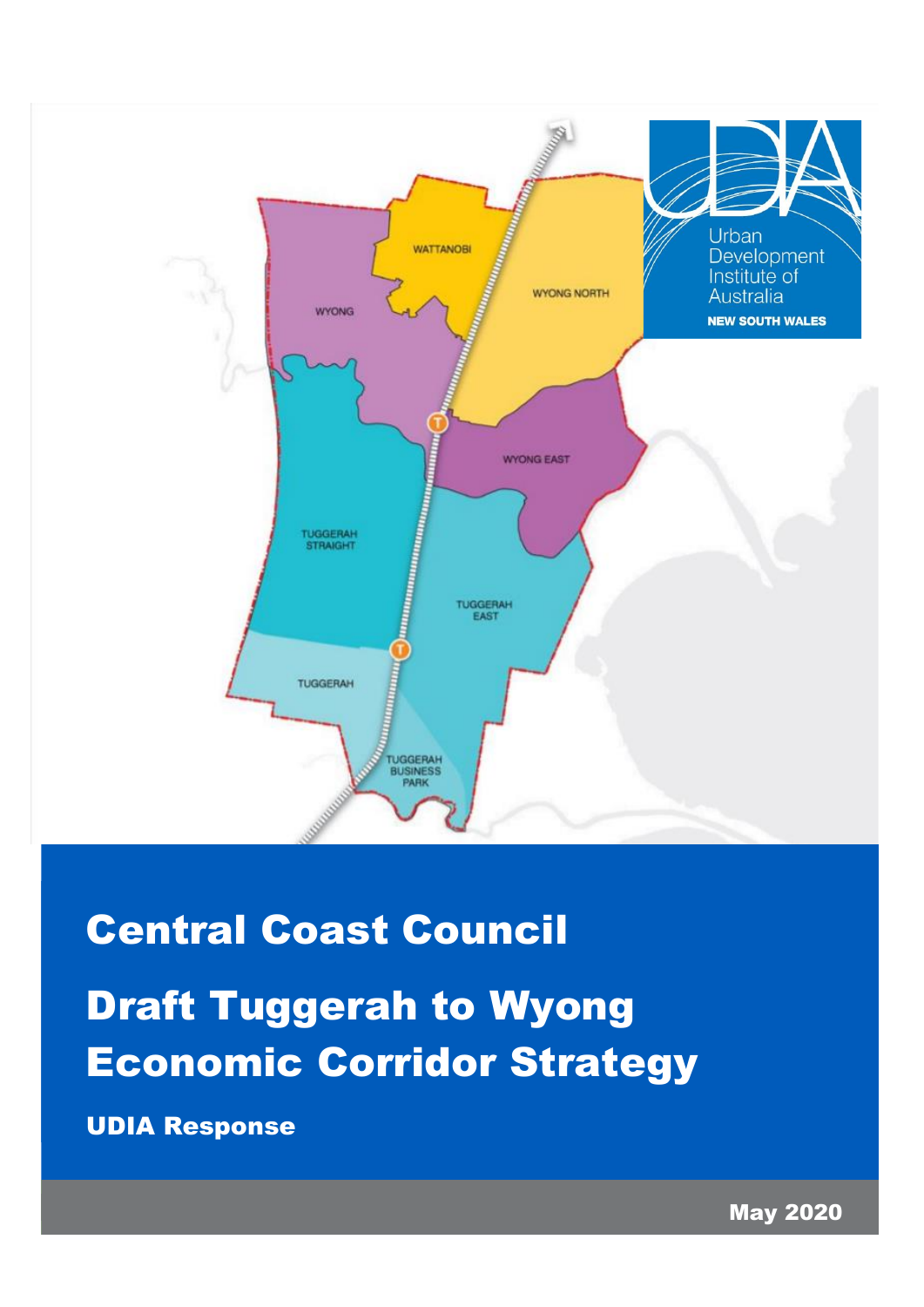# **CONTENTS**

# <span id="page-1-0"></span>CONTACT

For further information about any matter raised in the submission please contact:

**Elizabeth York** Regional Manager 0434 914 901 [eyork@udiansw.com.au](mailto:eyork@udiansw.com.au)

# <span id="page-1-1"></span>ABOUT THE UDIA

Established in 1963, the Urban Development Institute of Australia (UDIA) is the leading industry group representing the property development sector. Our 500 member companies include developers, engineers, consultants, utilities, and local government including Central Coast Council. Our advocacy is focussed on developing liveable, affordable, and connected cities.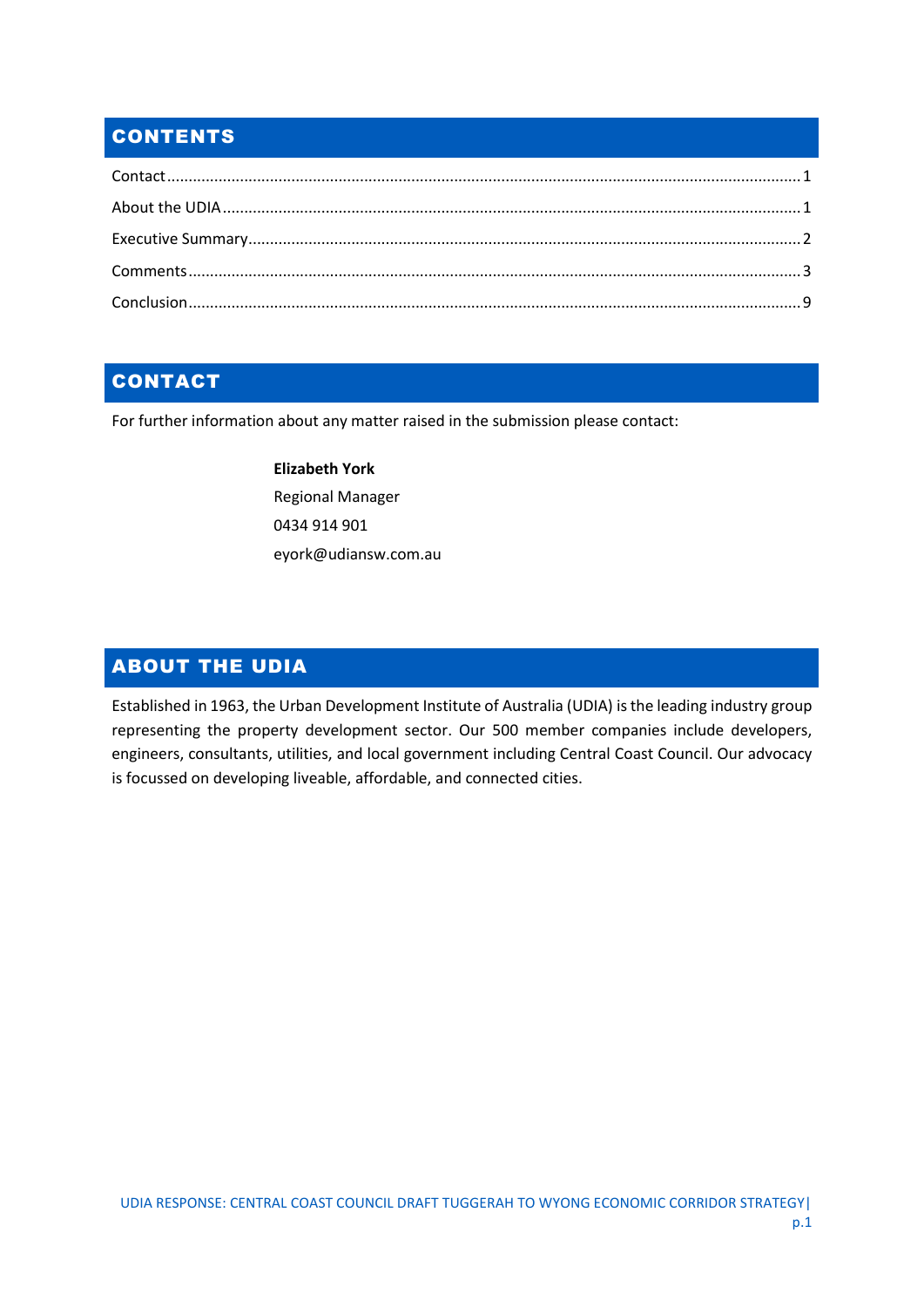## <span id="page-2-0"></span>EXECUTIVE SUMMARY

The Urban Development Institute of Australia (UDIA) NSW Division welcomes the opportunity to provide a submission into the exhibition of the Central Coast Council (Council) draft Tuggerah to Wyong Economic Corridor Strategy (draft Strategy).

The Central Coast Chapter of UDIA represents the full spectrum of the development industry in the region and is focused on the delivery of housing, jobs, transportation, and sustainable development for the Central Coast. As part of the community, UDIA shares Council's aspirations for creating more local jobs and delivering housing for the residents of the Central Coast.

UDIA is encouraged that Council has undertaken the work to draft a Tuggerah to Wyong Economic Corridor Strategy. Over many years with both the former Wyong Shire council and the now Central Coast Council, our members have advocated for planning progress in the Northern Growth Corridor (Corridor), and we support the public exhibition of this draft Strategy. However, while in general we don't disagree with the Directions and Actions included in the draft Strategy, we believe it does not go far enough to articulate and support the outstanding economic potential of this Corridor which would benefit the region as a whole.

The final Strategy will become an increasingly important document as NSW continues to experience the growing pains of the major metropolis of Sydney, and as people and businesses search for a more affordable and liveable lifestyle offered on the Central Coast where land is accessible to Sydney and Newcastle but more affordable especially compared to Sydney. The timing of the Strategy is critical with the \$3 billion Northconnex Project nearing completion, the new Intercity rail fleet and potential fast rail planned through the region, and the growing comfort for remote working which is being highlighted in NSW's response to the COVID-19 pandemic.

The Premier labelled the Central Coast "NSW's fastest growing corridor" and called for a 25,000 jobs boost in her speech at the CEDA economic forum in November 2019.

In its draft Strategy, Council identifies capacity for 23,270 new jobs and 2,558 new dwellings in this Corridor under current controls but projects the delivery of only 3,400 additional jobs and 1,975 new dwellings through 2036. That leaves a residual capacity of 19,870 jobs and 583 new dwellings in the Tuggerah to Wyong Corridor beyond forecasts. How will Council unlock the Corridor's promise?

UDIA believes that the draft Strategy, as currently written, misses opportunities to outline how the Corridor's growth can be supported and to send a strong message to the private sector, the NSW and Commonwealth Governments that the Central Coast is "open for business" and seeking to support major jobs expansion in its local economy. We urge Council to demonstrate its commitment to growing local jobs by strengthening the draft Strategy under a more expansive vision. The final Strategy should focus on unlocking the full aspirational capacity of the Corridor, instead of focusing on supporting the existing modest projections. In other words, the final Strategy should adopt a target of 23,270 new jobs and 2,558 new dwellings.

UDIA offers this submission to provide our recommendations, which are summarised on the following page. Supporting comments are provided in the remainder of the submission. We would welcome the chance to engage further with Council as it works to finalise the Strategy.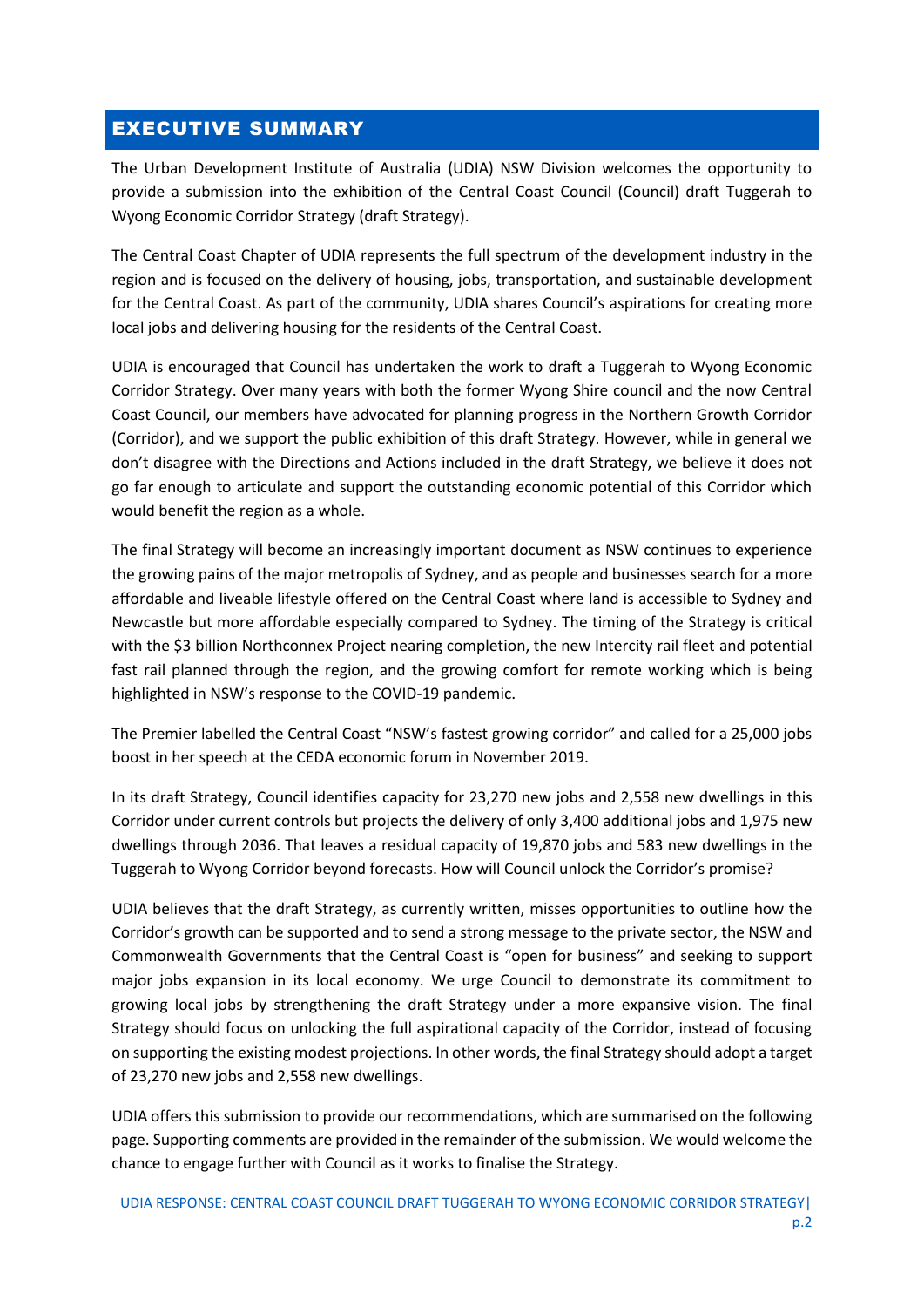In summary, we recommend that Council take the following actions to improve the draft Tuggerah to Wyong Economic Corridor Strategy:

- **1. Incorporate into the Strategy the complete geographical Northern Growth Corridor (i.e., extended to include Warnervale, Bushells Ridge, Wyong Employment Zone, Wyong Hospital Precinct, Wadalba, Doyalson and Lake Munmorah) as defined in the Central Coast Regional Plan 2036.**
- **1a. If it is not possible to include the full Northern Growth Corridor in the Corridor Strategy at this time, then accelerate the release of associated plans such as the Greater Warnervale Structure Plan and Central Coast Airport masterplan and include a commitment on timing.**
- **2. Adopt aspirational targets based on the Corridor's capacity to support 23,270 new jobs and 2,558 new dwellings over the next 20 years.**
- **3. Outline how existing established employment areas will be supported for further growth.**
- **4. Reflect updated local road planning efforts in the Tuggerah precinct area.**
- **5. Understand and leverage the impacts of Northconnex, M1 upgrades, intercity rail improvements and acceleration of remote working.**
- **6. Work with industry to address environmental barriers to development and identify incentives to encourage sustainable development.**
- **7. Work with industry to encourage outcomes without dampening growth incentives.**
- **8. Investigate the potential for diversified mixed uses in the precincts.**
- **9. At Tuggerah, investigate precinct-wide solutions for flooding and reflect greater potential for transport-oriented development with minimum 8-storey heights at the TOD.**

## <span id="page-3-0"></span>**COMMENTS**

### **Geographical Inclusions**

UDIA is disappointed that the draft Strategy does not include the key areas which offer the greatest opportunity for employment in the Northern Growth Corridor, and instead defers their consideration to the later Greater Warnervale Structure Plan (GWSP). UDIA believes the full Northern Growth Corridor as defined in the Central Coast Regional Plan 2036 (CCRP) should be included in the final Strategy, i.e., the draft Strategy should be expanded to incorporate these key areas:

- Warnervale Town Centre
- Wyong Employment Zone (WEZ)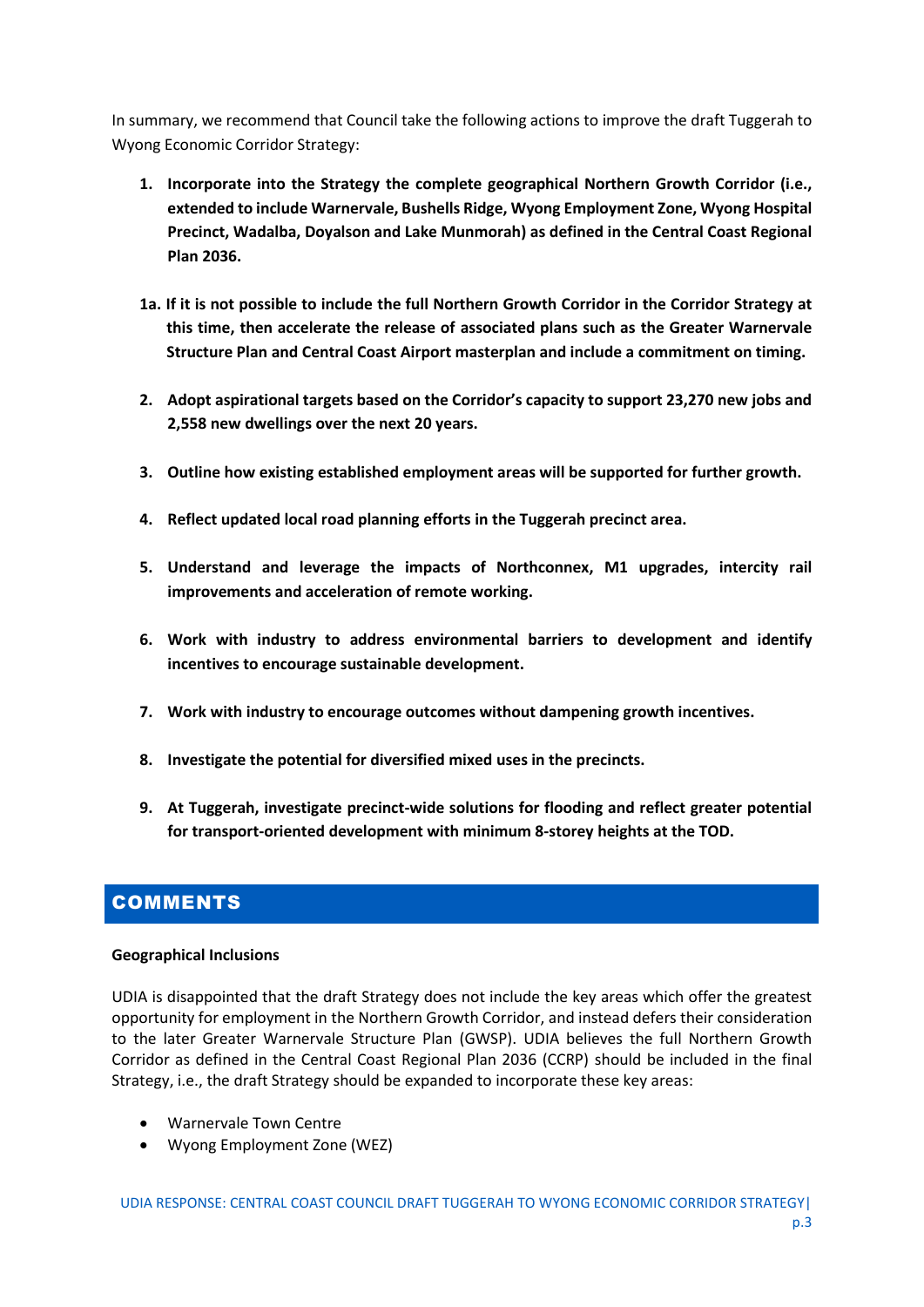- Wyong Hospital Precinct
- Warnervale Urban Release Area
- Wadalba Urban Release Area
- Doyalson
- Lake Munmorah

Other projects and debates regarding the broader Corridor are occurring now, for example with regard to residential development in Precinct 7A and Warnervale Town Centre, a new Warnervale public school, the future of Warnervale train station, and Council's proposed University and Education Business Park near Warnervale Station.

The Wyong Employment Zone (WEZ) was rezoned in 2008 and still lacks essential infrastructure and certainty on biodiversity matters. These issues, at least in the short term, should be included as part of the final Strategy.

In addition, the Central Coast Airport masterplan, which has been continually deferred by Council, should be included in this Strategy.

*Recommendation: The Strategy should incorporate the full geographical footprint of the Northern Growth Corridor as identified in the CCRP. If it is not possible to include the full Corridor areas in this Strategy, then UDIA urges Council to accelerate the Greater Warnervale Structure Plan and the Central Coast Airport masterplan and include a commitment in the final Strategy to when they will be released.*

### **Evaluation of Land Supply**

UDIA notes *Action 2.1: Resist rezoning significant sites and releasing new urban land in the short to medium terms.* We query the rationale behind this Action, when it has also stated, for example on page 20, that "some of the available employment land in the Corridor is not in attractive locations for development".

While it may be true that there is "sufficient land rezoned" on paper, we encourage Council to investigate the reasons why this land has not yet delivered. Many sites are constrained for various reasons and may not ever be developed. We encourage Council to maintain a flexible approach to rezoning to account for unforeseen constraints on currently zoned land.

Hence, UDIA is strongly supportive of *Action 2.2: Continue to monitor take-up and availability of industrial land in the corridor.* UDIA encourages Council to expand upon this Action through a robust Urban Development Program (UDP) that includes employment, industrial and residential land. Establishing and maintaining a clear understanding of land supply is critical to the ongoing assessment of their delivery and opportunities for economic growth.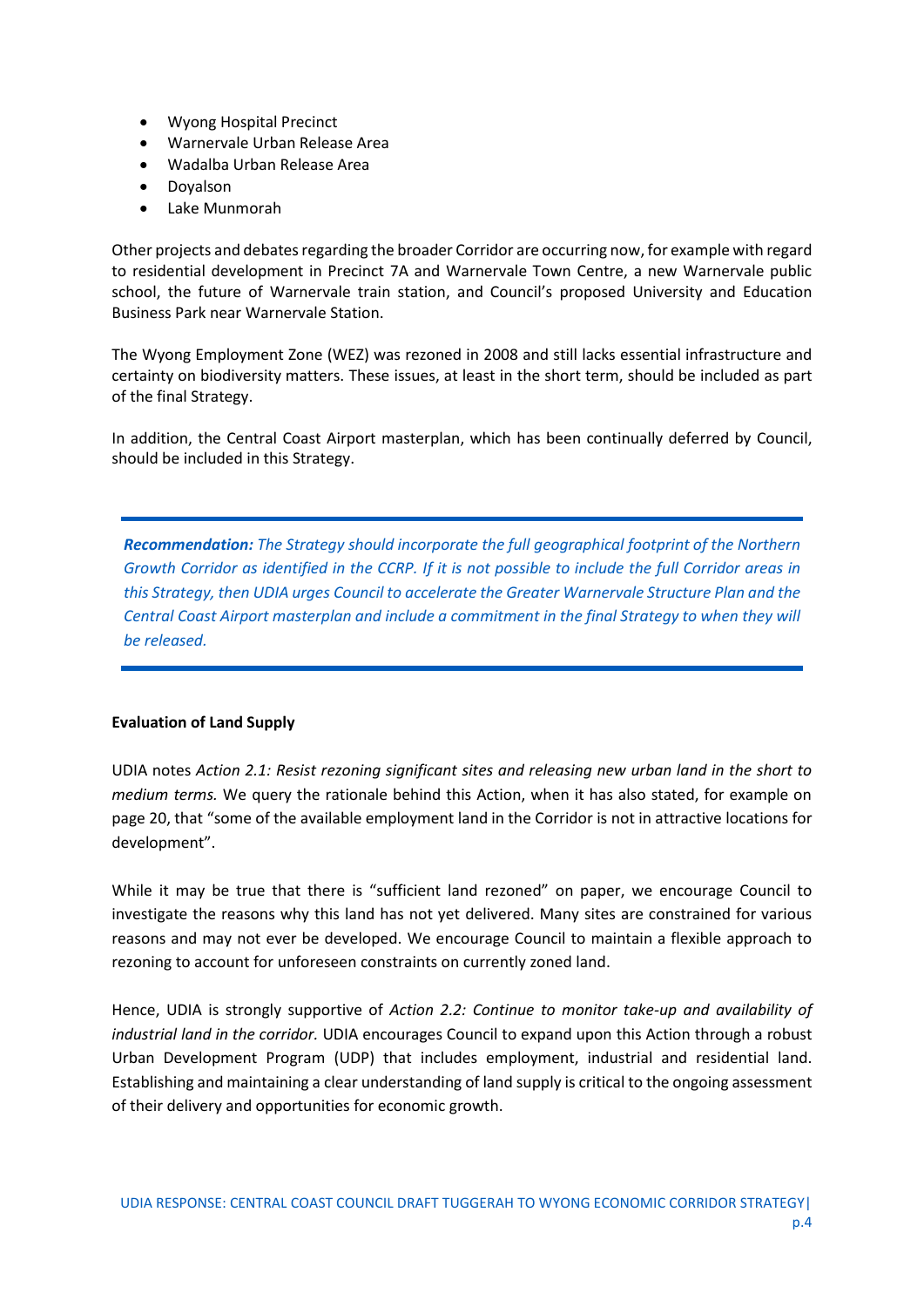The UDP information should be regularly updated and published for public viewing, which will enable Council, State and Commonwealth Governments, the community, and the private sector to evaluate ongoing opportunities.

UDIA has tools and experience in managing UDP projects that can assist in Council's data gathering, and we would be pleased to work with Council on this endeavour. In 2018 UDIA and its partners completed the Blacktown UDP Pilot and this year we are well advanced with a Western Sydney UDP, including collaboration with DPIE, NSW Digital Twin, Sydney Water, Endeavour Energy and four Councils.

UDIA strongly supports *Action 2.3: Attract and retain business* and would like to see Council commit to a more aggressive approach. Fundamentally, the final Strategy will be an essential device in signalling to both existing and potential private sector investors that the Central Coast is committed to supporting their investments. In order to provide such confidence, we urge Council to demonstrate its support for the Northern Growth Corridor by improving the draft Strategy through the adoption of our recommendations.

As identified by Council, the Corridor contains residual capacity of 19,870 jobs and 583 dwelling beyond current growth forecasts. This enormous economic growth capacity in the Corridor requires leadership to unlock. UDIA recommends that the draft Strategy further outline how Central Coast Council will support and promote growth in existing established employment areas.

*Recommendation: Adopt aspirational targets based on the Corridor's capacity to support 23,270 new jobs and 2,558 new dwellings over the next 20 years, and outline how existing established employment areas will be supported for further growth.*

### **Transport and Movement**

UDIA supports the goal of *Direction 3: Maximise connectivity between activity nodes and centres to support renewal opportunities.* Resolving traffic issues is critical to maximising the economic benefits of growth.

We strongly support *Action 3.7: Prepare a Transport Study* and urge Council to complete a comprehensive Transport Study as a matter of urgency.

#### Tuggerah Local Road Network

We note recent discussions have been undertaken between Council, Transport for NSW and investors related to local road planning from the M1 to the Tuggerah precinct area. It is not evident that the draft Strategy has incorporated the updated efforts. As a result, the draft Strategy misses opportunities to leverage an improved local street network in the Tuggerah Precinct.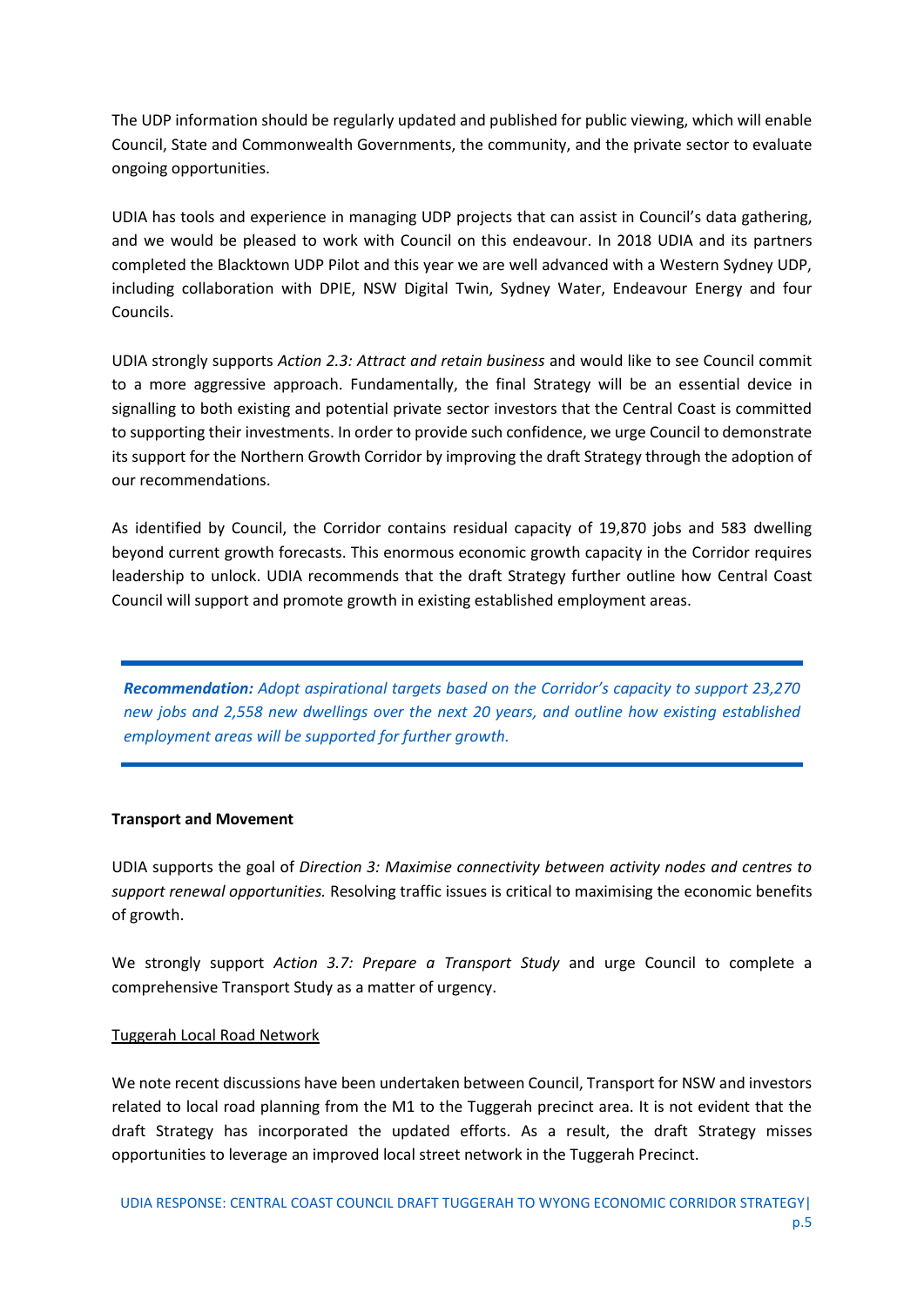In September 2018, a Council report on the proposed Snowy Hydro Legacy Fund identified the potential Tuggerah East. The accompanying plan to that report included a recommended road linkage from Lake Rd, via Mooramba Rd to a new intersection at Wyong Rd. This concept has the support from several local stakeholders. However, the draft Strategy shows a proposed road link through Council's sewer effluent ponds, connecting to the Reliance Dr roundabout. The draft Strategy's route would seem highly unviable compared to the earlier alternative.

We are aware there are at least 5 significant stakeholders with current projects in the Tuggerah East area, including Council, Transport for NSW and private investors, all of whom would benefit from a review of local roads in the immediate/short term. Bryant Dr is already at failing capacity. It would be optimal timing to revisit Tuggerah East road planning options now.

We urge Council to update the draft Strategy to reflect local road planning efforts in the Tuggerah precinct area.

*Recommendation: Reflect updated local road planning efforts in the Tuggerah precinct area.*

## Consideration of Growth Drivers

UDIA strongly supports *Action 3.5: Understand and leverage the opportunities associated with the Sydney to Newcastle fast rail project* and congratulates Council on focusing on this critical opportunity. UDIA is developing tools to evaluate the value uplift along potential rail corridors, and we would be pleased to work with Council as it embarks on this work.

Other important influences exist beyond the potential for fast rail, and we encourage Council to update the draft Strategy to also understand and leverage opportunities associated with the following:

• Upgraded intercity rail fleet

Before a fast rail project is implemented, improvements to the existing rail corridor and fleet are being planned which should decrease travel times from Tuggerah to Sydney and Newcastle for both passengers and freight.

## • Northconnex and M1 upgrades

The opening of the Northconnex project as well as current and future planned M1 upgrades will further improve the Central Coast's connectivity between Sydney, Newcastle and the Newcastle Airport.

• Remote access for work

While physical connectivity to the rest of NSW, Australia and the global economy is imperative for Central Coast businesses, so too is digital access. In addition, the utility of, and comfort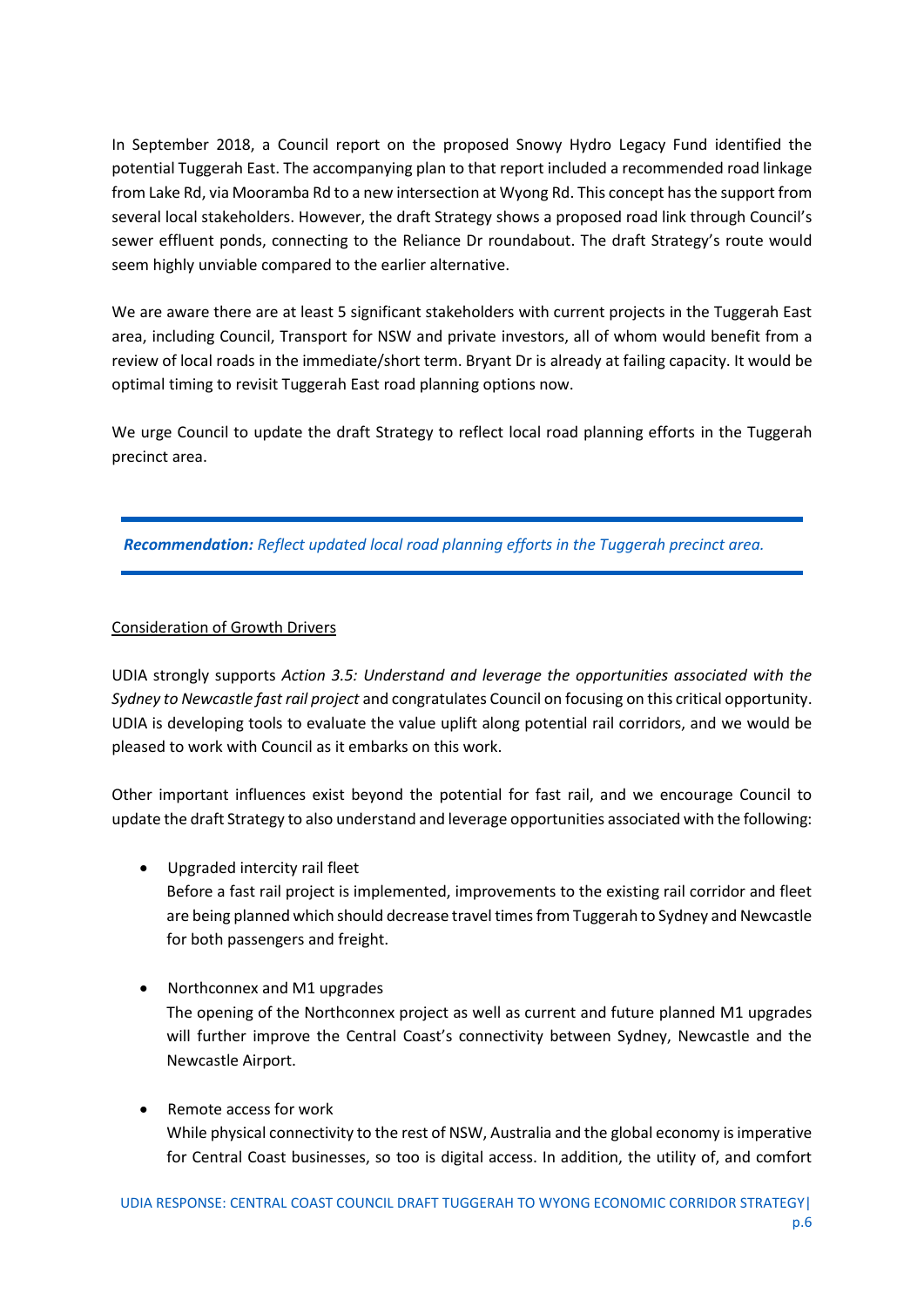with, working from home and home-based businesses has been growing and is likely to accelerate through the experiences of responding to the COVID-19 pandemic. Council should consider the growing influence of digital access and ensure that the region is well-equipped with leading digital technology infrastructure and capability.

*Recommendation: Understand and leverage the impacts of Northconnex, M1 upgrades, intercity rail improvements and acceleration of remote working.*

#### **Environment and Sustainability**

UDIA generally supports the goals of *Direction 4: Maintain and improve the area's strong relationship with green open space and the environment*. We urge Council to maintain the proper balance between environmental, social and economic benefits as it considers its various policies in this regard.

UDIA strongly supports the strategic conservation planning ("bio-certification") project underway by the Department of Planning, Industry and Environment for the Central Coast. UDIA shares Council's goals for protecting the natural environment that is a unique and valuable asset for the region.

As we have noted in past discussions and submissions, biodiversity issues are complex and are often a barrier to delivering anticipated development. We wish to work with Council to address these issues, and we welcome the opportunity for further discussion beyond this submission.

Beyond the specific actions proposed, UDIA notes recent discussions between Council and industry on how to better understand barriers and opportunities to enable and encourage more sustainable development on the Central Coast. UDIA supports efforts to develop incentives to encourage sustainable development measures. We would be pleased to engage more closely with Council in this area.

*Recommendation: Work with industry to address environmental barriers to development and identify incentives to encourage sustainable development.*

#### **Precinct Strategies**

#### North Wyong & Watanobbi Precinct

UDIA generally supports the goals of the Directions and Actions for this precinct, while urging Council to focus on minimising costs for development to boost delivery of individual sites. We would be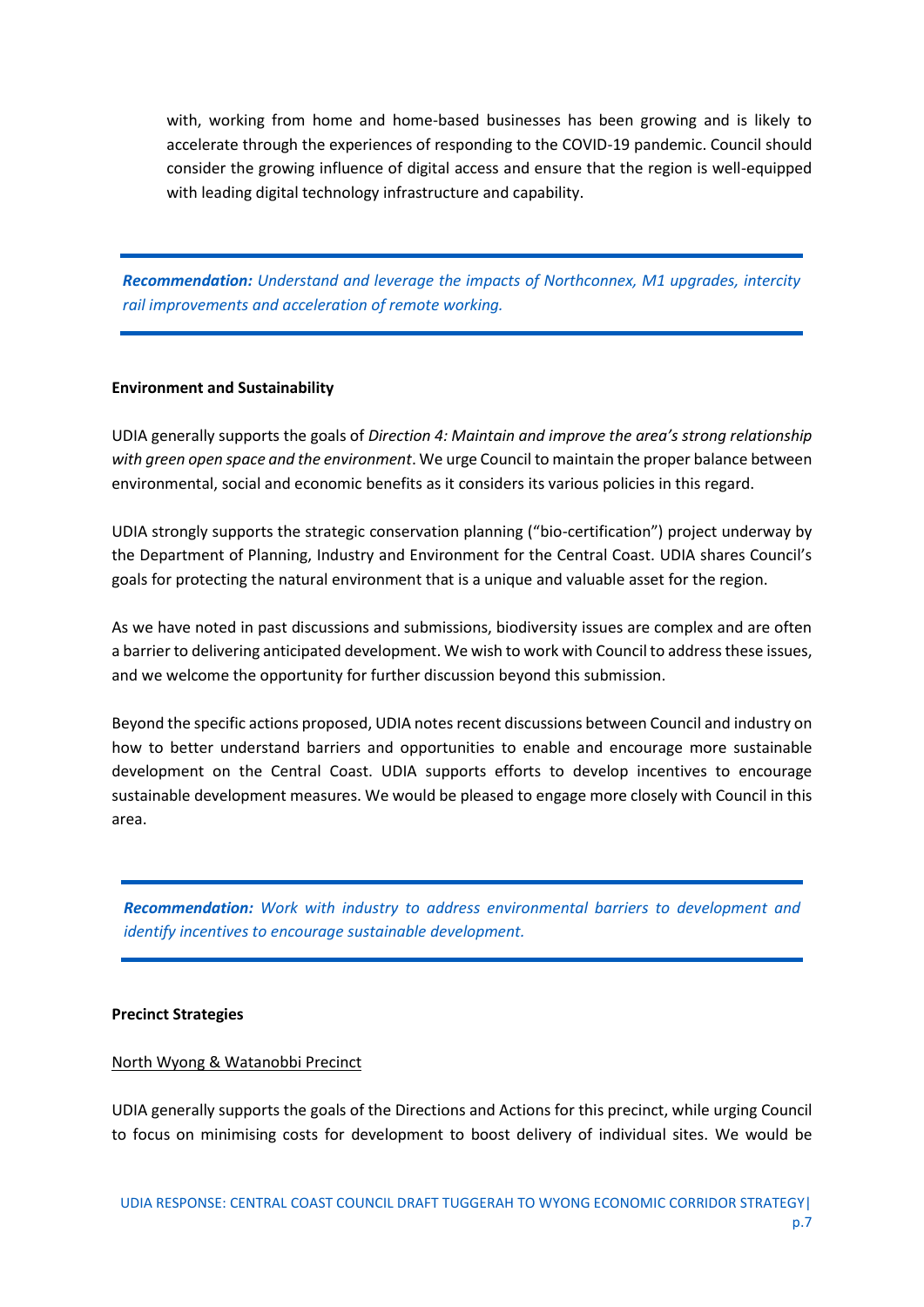pleased to engage with Council as it considers how to encourage outcomes without dampening the growth it seeks.

*Recommendation: Work with industry to encourage outcomes without dampening growth incentives.*

## Wyong & East Wyong Precinct

UDIA supports the goals of this Direction and its Actions as far as they go. However, we would ask whether more could be done to encourage growth in this precinct. For example, UDIA recommends that the draft Strategy be updated to reflect the potential for diversified mixed uses.

*Recommendation: Investigate the potential for diversified mixed uses in the precincts.*

### Tuggerah Precinct

UDIA is disappointed that the Directions & Actions for the Tuggerah Precinct have not gone far enough to support the growth of the Central Coast's major gateway between Sydney and Newcastle. We encourage Council to build on the principles of the draft Strategy to more robustly promote the potential of the Tuggerah Precinct.

Under Direction 12: Utilisation of flood prone land, while we support the action to investigate recreational uses in flood prone areas, we also encourage Council to pursue a precinct wide solution and funding to mitigate broader flood constraints in this important precinct.

Under Direction 13: Sustainable renewal in Tuggerah Town Centre, we urge Council to update the draft Strategy to reflect greater potential for transport-oriented development (TOD) at Tuggerah.

On pages 68-69 of the draft Strategy, Council provides brief comment and an image of what a TOD might look like, emphasizing "low scale mixed-use development":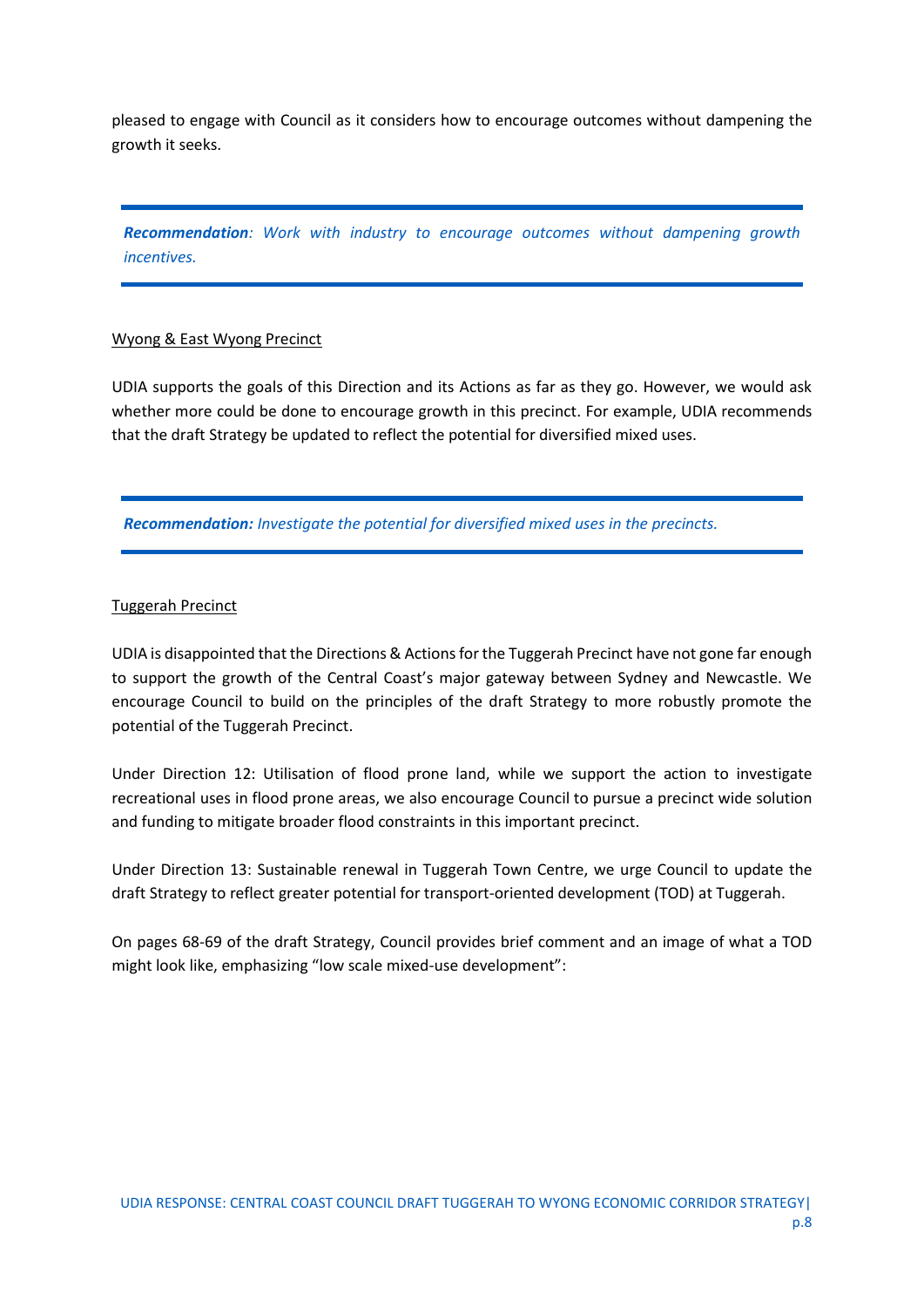#### Action 13.1 Investigate transit-oriented development at Tuggerah Station

The immediate vision for Tuggerah is to continue to provide for employment growth and to support regional sporting, retail and entertainment facilities. Council to seek funding to investigate the development of mixed-use residential and short-term accommodation around the station. This may include investigations for flood mitigation in the area. In the longer term, renewal around the station may deliver additional local shops to service commuters as well as short-term accommodation to support the existing business park and regional sporting facilities. Intensifying development around the station will increase activity, creating a more vibrant and safer place. It is important that a plan is in place to future-proof land for renewal.



**Transit-oriented development** Opportunity for future low-scale mixed-use development around Tuggerah Station.

Potential low scale mixed use development and ndscaping along Anzac Road

However, project feasibility experience suggests that a minimum of 8 stories is needed to promote take-up of a mixed-use TOD. These objectives are consistent with contemporary urban planning for TOD development to be based on taller buildings near the rail station and support 30-minute city planning objectives, which improve affordability and liveability for communities. There is already a 6 storey building on the outer edge of the TOD site (the Mariner's office building 600m away); the Tuggerah TOD itself should provide greater height of at least 8 stories. Tuggerah TOD also benefits from the Government's investment in the Tuggerah regional playing fields providing substantial open space within 200 metres of the railway station and further opportunities for walking and community recreation with greater connection to the nearby Pioneer Dairy.

We strongly recommend that Council incorporate more aspirational wording and images regarding TOD development to encourage investment.

*Recommendation: At Tuggerah, investigate precinct-wide solutions for flooding and reflect greater potential for transport-oriented development with minimum 8-storey heights at the TOD.*

## <span id="page-9-0"></span>**CONCLUSION**

UDIA is grateful for the opportunity to offer comment on the draft Tuggerah to Wyong Economic Corridor Strategy. Whilst the exhibited draft Strategy provides a sound base in many elements as this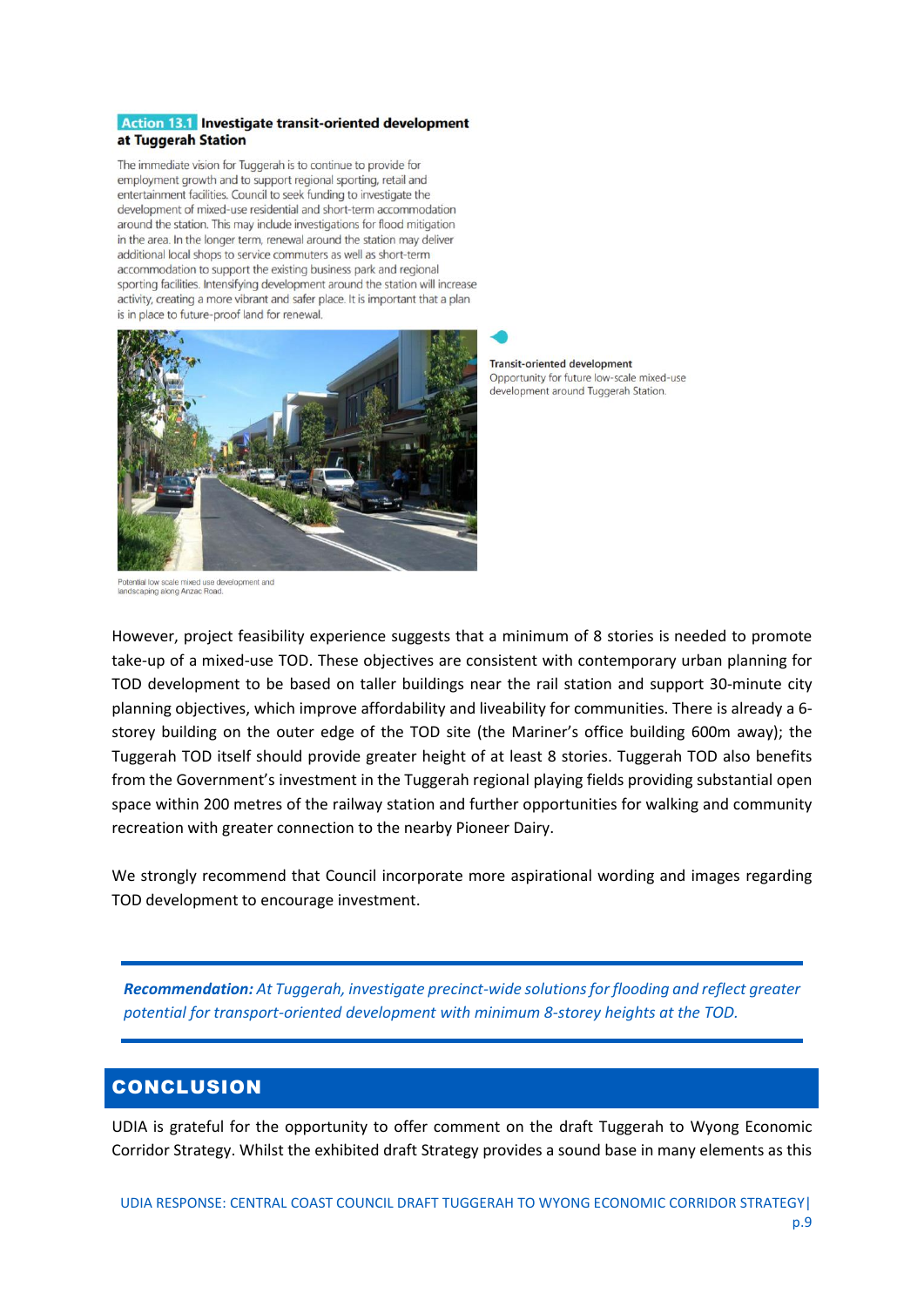Region continues to grow, UDIA and its members see greater potential for growth in the Northern Growth Corridor beyond what is suggested in the draft Strategy. We would be pleased to meet with Council staff to discuss in greater detail where these opportunities exist. Should you have any questions or wish to schedule a meeting for further discussion, please contact Elizabeth York, Regional Manager, at [eyork@udiansw.com.au](mailto:eyork@udiansw.com.au) or 0434 914 901.